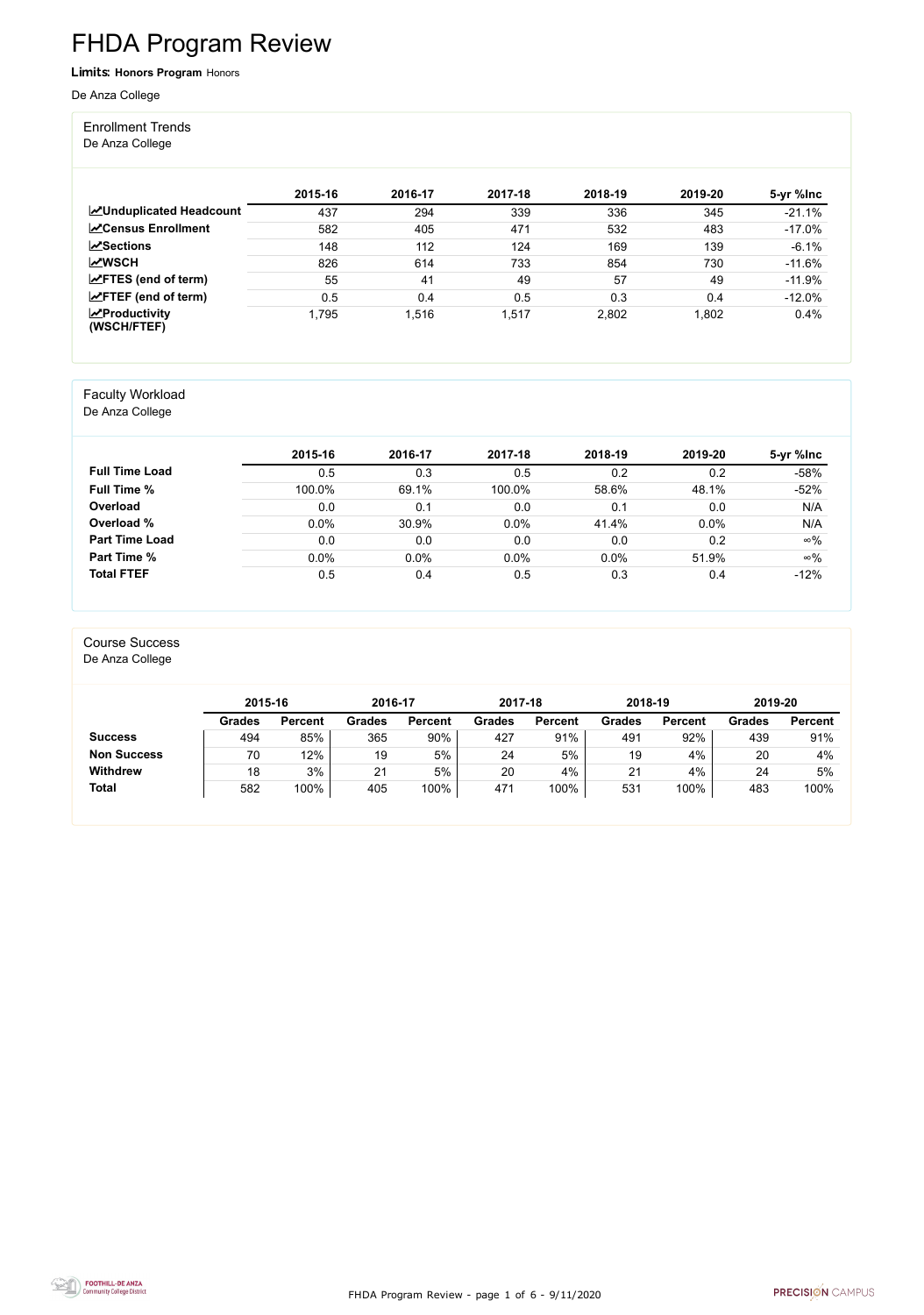FHDA Program Review - page 2 of 6 - 9/11/2020



### Course Success for African American, Latinx, and Filipinx Students

### Course Success for Asian, Native American, Pacific Islander, White, and Decline to State Students

|                    |               | 2015-16        |               | 2016-17        |               | 2017-18        | 2018-19       |                | 2019-20       |                |
|--------------------|---------------|----------------|---------------|----------------|---------------|----------------|---------------|----------------|---------------|----------------|
|                    | <b>Grades</b> | <b>Percent</b> | <b>Grades</b> | <b>Percent</b> | <b>Grades</b> | <b>Percent</b> | <b>Grades</b> | <b>Percent</b> | <b>Grades</b> | <b>Percent</b> |
| <b>Success</b>     | 130           | 68%            | 94            | 82%            | 93            | 85%            | 96            | 90%            | 93            | 90%            |
| <b>Non Success</b> | 52            | 27%            | 10            | 9%             | 12            | 11%            |               | 8%             |               | 8%             |
| <b>Withdrew</b>    |               | 4%             | 10            | 9%             | 5             | 5%             |               | 2%             |               | 2%             |
| <b>Total</b>       | 190           | 100%           | 114           | 100%           | 110           | 100%           | 107           | 100%           | 103           | 100%           |

|                    | 2015-16       |                | 2016-17       |                | 2017-18       |                | 2018-19       |                | 2019-20       |                |
|--------------------|---------------|----------------|---------------|----------------|---------------|----------------|---------------|----------------|---------------|----------------|
|                    | <b>Grades</b> | <b>Percent</b> | <b>Grades</b> | <b>Percent</b> | <b>Grades</b> | <b>Percent</b> | <b>Grades</b> | <b>Percent</b> | <b>Grades</b> | <b>Percent</b> |
| <b>Success</b>     | 364           | 93%            | 271           | 93%            | 334           | 93%            | 395           | 93%            | 346           | 91%            |
| <b>Non Success</b> | 18            | 5%             |               | 3%             | 12            | 3%             | 10            | 2%             | 12            | 3%             |
| <b>Withdrew</b>    | 10            | 3%             | 11            | 4%             | 15            | 4%             | 19            | 4%             | 22            | 6%             |
| <b>Total</b>       | 392           | 100%           | 291           | 100%           | 361           | 100%           | 424           | 100%           | 380           | 100%           |
|                    |               |                |               |                |               |                |               |                |               |                |

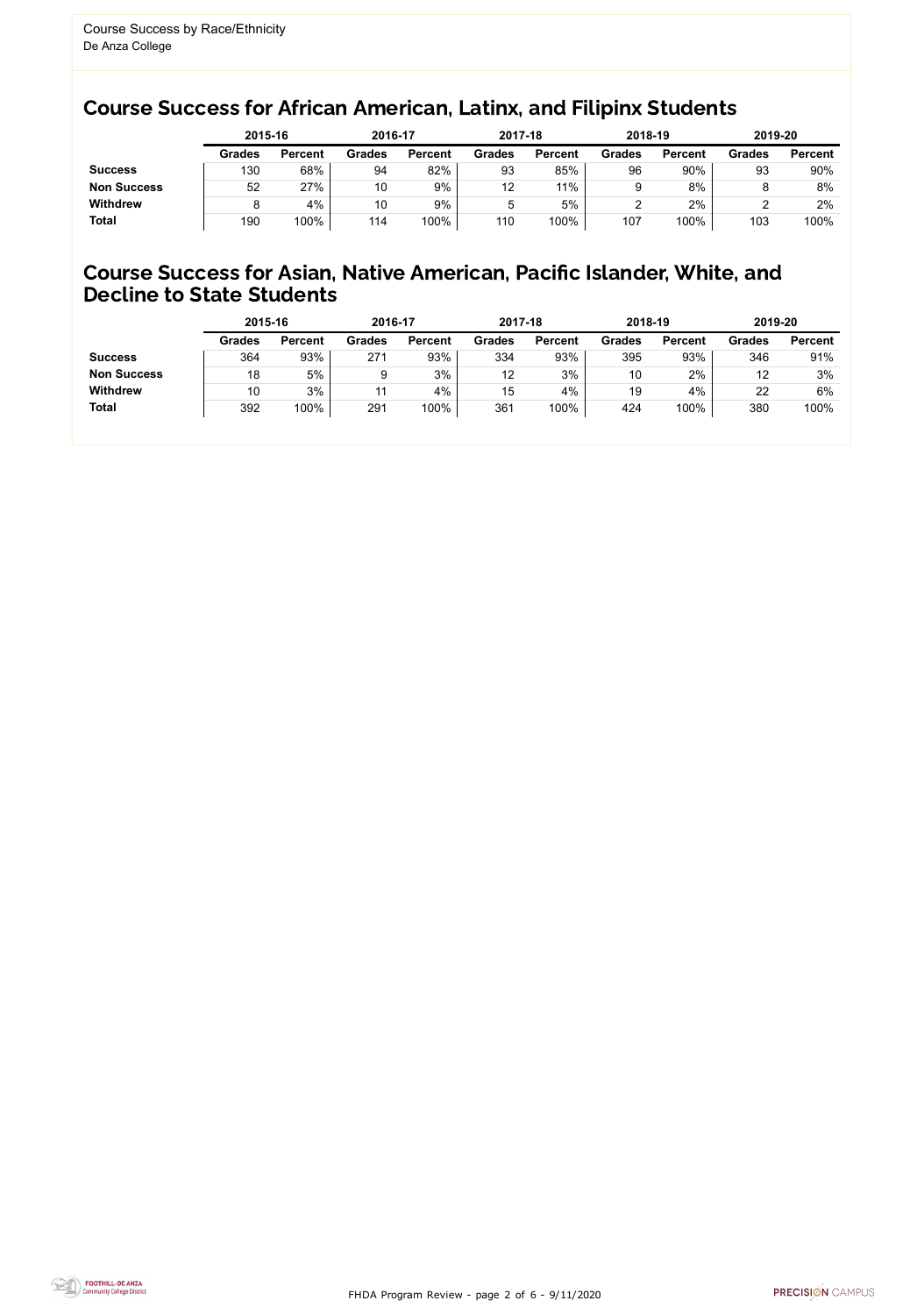FHDA Program Review - page 3 of 6 - 9/11/2020



Some courses may continue to be listed but no longer have data due to renumbering or because the course was not offered in the past five years.



# by Gender

|                     |     | 2015-16        |     | 2016-17        |     | 2017-18        |     | 2018-19        |     | 2019-20        |  |
|---------------------|-----|----------------|-----|----------------|-----|----------------|-----|----------------|-----|----------------|--|
|                     | Enr | <b>Percent</b> | Enr | <b>Percent</b> | Enr | <b>Percent</b> | Enr | <b>Percent</b> | Enr | <b>Percent</b> |  |
| <b>Female</b>       | 346 | 59%            | 223 | 55%            | 268 | 57%            | 302 | 57%            | 264 | 55%            |  |
| <b>Male</b>         | 232 | 40%            | 170 | 42%            | 197 | 42%            | 223 | 42%            | 208 | 43%            |  |
| <b>Non-Binary</b>   |     | $0\%$          | 0   | $0\%$          |     | $0\%$          |     | $0\%$          |     | $0\%$          |  |
| <b>Not Reported</b> | 4   | $1\%$          | 12  | 3%             | 6   | $1\%$          |     | $1\%$          | 10  | 2%             |  |
| <b>Total</b>        | 582 | 100%           | 405 | 100%           | 471 | 100%           | 532 | 100%           | 483 | 100%           |  |

# by Ethnicity

|                         | 2015-16 |                |     | 2016-17        |     | 2017-18        |                | 2018-19        | 2019-20 |                |
|-------------------------|---------|----------------|-----|----------------|-----|----------------|----------------|----------------|---------|----------------|
|                         | Enr     | <b>Percent</b> | Enr | <b>Percent</b> | Enr | <b>Percent</b> | Enr            | <b>Percent</b> | Enr     | <b>Percent</b> |
| <b>African American</b> | 15      | 3%             | 13  | 3%             | 9   | 2%             |                | $1\%$          | 15      | 3%             |
| <b>Asian</b>            | 271     | 47%            | 195 | 48%            | 232 | 49%            | 296            | 56%            | 250     | 52%            |
| <b>Filipinx</b>         | 34      | 6%             | 13  | 3%             | 22  | 5%             | 25             | 5%             | 23      | 5%             |
| Latinx                  | 141     | 24%            | 88  | 22%            | 79  | 17%            | 75             | 14%            | 65      | 13%            |
| <b>Native American</b>  |         | $0\%$          |     | $0\%$          | 4   | $1\%$          |                | $0\%$          | 2       | $0\%$          |
| <b>Pacific Islander</b> | 3       | $1\%$          |     | 0%             |     | $0\%$          | $\overline{2}$ | $0\%$          | 3       | $1\%$          |
| White                   | 96      | 16%            | 81  | 20%            | 116 | 25%            | 116            | 22%            | 102     | 21%            |
| <b>Decline to State</b> | 21      | 4%             | 13  | 3%             | 8   | 2%             | 10             | 2%             | 23      | 5%             |
| <b>Total</b>            | 582     | 100%           | 405 | 100%           | 471 | 100%           | 532            | 100%           | 483     | 100%           |

## by Age

|              | 2015-16 |                |     | 2016-17        |     | 2017-18        |     | 2018-19        | 2019-20 |                |
|--------------|---------|----------------|-----|----------------|-----|----------------|-----|----------------|---------|----------------|
|              | Enr     | <b>Percent</b> | Enr | <b>Percent</b> | Enr | <b>Percent</b> | Enr | <b>Percent</b> | Enr     | <b>Percent</b> |
| 19 or less   | 169     | 29%            | 132 | 33%            | 159 | 34%            | 202 | 38%            | 163     | 34%            |
| $20 - 24$    | 282     | 48%            | 179 | 44%            | 187 | 40%            | 227 | 43%            | 205     | 42%            |
| 25-39        | 104     | 18%            |     | 18%            | 97  | 21%            | 86  | 16%            | 96      | 20%            |
| $40 +$       | 27      | 5%             | 23  | 6%             | 28  | 6%             | 17  | 3%             | 19      | 4%             |
| <b>Total</b> | 582     | 100%           | 405 | 100%           | 471 | 100%           | 532 | 100%           | 483     | 100%           |

# by Education Level

|                           | 2015-16 |                |     | 2016-17        |     | 2017-18        |     | 2018-19        | 2019-20 |                |
|---------------------------|---------|----------------|-----|----------------|-----|----------------|-----|----------------|---------|----------------|
|                           | Enr     | <b>Percent</b> | Enr | <b>Percent</b> | Enr | <b>Percent</b> | Enr | <b>Percent</b> | Enr     | <b>Percent</b> |
| <b>Bachelor or higher</b> | 37      | 6%             | 29  | $7\%$          | 44  | 9%             | 32  | 6%             | 37      | 8%             |
| <b>Associate</b>          | 14      | 2%             | 6   | $1\%$          | 10  | 2%             |     | 2%             | 21      | 4%             |
| <b>HS/Equivalent</b>      | 506     | 87%            | 342 | 84%            | 380 | 81%            | 436 | 82%            | 404     | 84%            |
| <b>All Other</b>          | 25      | 4%             | 28  | 7%             | 37  | 8%             | 56  | 11%            | 21      | 4%             |
| <b>Total</b>              | 582     | 100%           | 405 | 100%           | 471 | 100%           | 532 | 100%           | 483     | 100%           |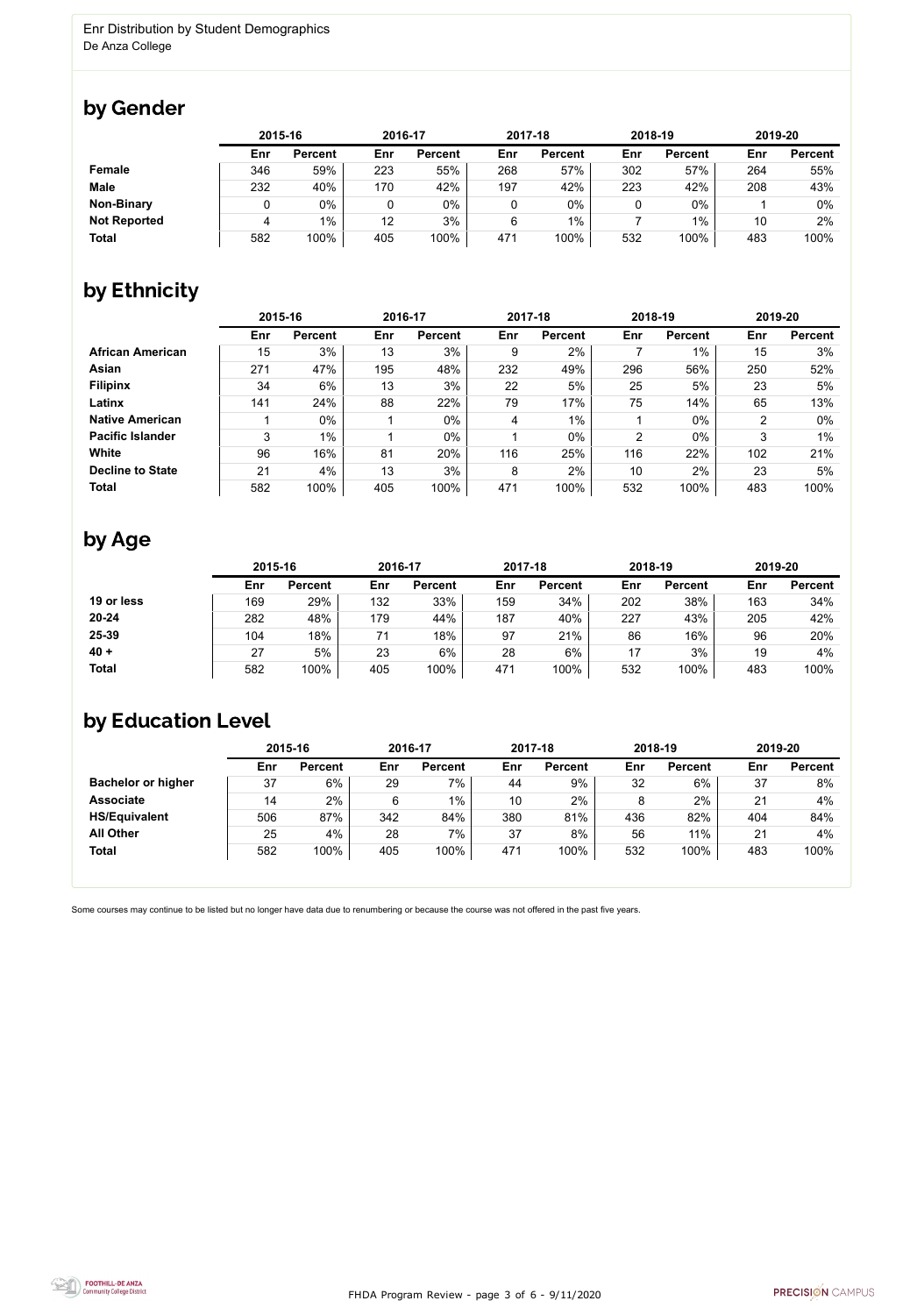FHDA Program Review - page 4 of 6 - 9/11/2020



#### Success Rates by Gender De Anza College

|                     | 2019-20        |                |                    |                |                 |                |               |                |  |  |  |  |  |
|---------------------|----------------|----------------|--------------------|----------------|-----------------|----------------|---------------|----------------|--|--|--|--|--|
|                     | <b>Success</b> |                | <b>Non Success</b> |                | <b>Withdrew</b> |                | <b>Total</b>  |                |  |  |  |  |  |
|                     | <b>Grades</b>  | <b>Percent</b> | <b>Grades</b>      | <b>Percent</b> | <b>Grades</b>   | <b>Percent</b> | <b>Grades</b> | <b>Percent</b> |  |  |  |  |  |
| Female              | 242            | 92%            |                    | 3%             | 15              | 6%             | 264           | 100%           |  |  |  |  |  |
| <b>Male</b>         | 187            | 90%            | 13                 | 6%             | 8               | 4%             | 208           | 100%           |  |  |  |  |  |
| <b>Non-Binary</b>   |                | 100%           | 0                  | 0%             |                 | $0\%$          |               | 100%           |  |  |  |  |  |
| <b>Not Reported</b> |                | 90%            | $\overline{0}$     | 0%             |                 | 10%            | 10            | 100%           |  |  |  |  |  |
| All                 | 439            | 91%            | 20                 | 4%             | 24              | 5%             | 483           | 100%           |  |  |  |  |  |

|                     | 2018-19       |                                      |               |                |               |                 |               |                |  |  |  |  |
|---------------------|---------------|--------------------------------------|---------------|----------------|---------------|-----------------|---------------|----------------|--|--|--|--|
|                     |               | <b>Non Success</b><br><b>Success</b> |               |                |               | <b>Withdrew</b> | <b>Total</b>  |                |  |  |  |  |
|                     | <b>Grades</b> | <b>Percent</b>                       | <b>Grades</b> | <b>Percent</b> | <b>Grades</b> | <b>Percent</b>  | <b>Grades</b> | <b>Percent</b> |  |  |  |  |
| <b>Female</b>       | 279           | 92%                                  | 11            | 4%             | 12            | 4%              | 302           | 100%           |  |  |  |  |
| <b>Male</b>         | 206           | 93%                                  | 8             | 4%             | 8             | 4%              | 222           | 100%           |  |  |  |  |
| <b>Non-Binary</b>   |               | N/A                                  | 0             | N/A            | 0             | N/A             | U             | 100%           |  |  |  |  |
| <b>Not Reported</b> | 6             | 86%                                  | 0             | 0%             |               | 14%             |               | 100%           |  |  |  |  |
| All                 | 491           | 92%                                  | 19            | 4%             | 21            | 4%              | 531           | 100%           |  |  |  |  |

|                     |                | 2017-18        |                    |                 |               |                |               |                |  |  |  |  |  |  |
|---------------------|----------------|----------------|--------------------|-----------------|---------------|----------------|---------------|----------------|--|--|--|--|--|--|
|                     | <b>Success</b> |                | <b>Non Success</b> | <b>Withdrew</b> |               | <b>Total</b>   |               |                |  |  |  |  |  |  |
|                     | <b>Grades</b>  | <b>Percent</b> | <b>Grades</b>      | <b>Percent</b>  | <b>Grades</b> | <b>Percent</b> | <b>Grades</b> | <b>Percent</b> |  |  |  |  |  |  |
| <b>Female</b>       | 247            | 92%            | 11                 | 4%              | 10            | 4%             | 268           | 100%           |  |  |  |  |  |  |
| <b>Male</b>         | 175            | 89%            | 12                 | 6%              | 10            | 5%             | 197           | 100%           |  |  |  |  |  |  |
| <b>Non-Binary</b>   | 0              | N/A            |                    | N/A             | 0             | N/A            | 0             | 100%           |  |  |  |  |  |  |
| <b>Not Reported</b> | 5              | 83%            |                    | 17%             | 0             | $0\%$          | 6             | 100%           |  |  |  |  |  |  |
| All                 | 427            | 91%            | 24                 | 5%              | 20            | 4%             | 471           | 100%           |  |  |  |  |  |  |

|                     |                |                |                    | 2016-17        |                 |                |               |                |
|---------------------|----------------|----------------|--------------------|----------------|-----------------|----------------|---------------|----------------|
|                     | <b>Success</b> |                | <b>Non Success</b> |                | <b>Withdrew</b> |                | <b>Total</b>  |                |
|                     | <b>Grades</b>  | <b>Percent</b> | <b>Grades</b>      | <b>Percent</b> | <b>Grades</b>   | <b>Percent</b> | <b>Grades</b> | <b>Percent</b> |
| Female              | 198            | 89%            | 11                 | 5%             | 14              | 6%             | 223           | 100%           |
| <b>Male</b>         | 155            | 91%            | 8                  | 5%             |                 | 4%             | 170           | 100%           |
| <b>Non-Binary</b>   | 0              | N/A            |                    | N/A            | 0               | N/A            |               | 100%           |
| <b>Not Reported</b> | 12             | 100%           |                    | $0\%$          | 0               | 0%             | 12            | 100%           |
| All                 | 365            | 90%            | 19                 | 5%             | 21              | 5%             | 405           | 100%           |

|                     |               |                                                         |               | 2015-16        |               |                |               |                |
|---------------------|---------------|---------------------------------------------------------|---------------|----------------|---------------|----------------|---------------|----------------|
|                     |               | <b>Withdrew</b><br><b>Non Success</b><br><b>Success</b> |               |                |               |                |               |                |
|                     | <b>Grades</b> | <b>Percent</b>                                          | <b>Grades</b> | <b>Percent</b> | <b>Grades</b> | <b>Percent</b> | <b>Grades</b> | <b>Percent</b> |
| <b>Female</b>       | 295           | 85%                                                     | 40            | 12%            | 11            | 3%             | 346           | 100%           |
| <b>Male</b>         | 196           | 84%                                                     | 29            | 13%            |               | 3%             | 232           | 100%           |
| <b>Non-Binary</b>   |               | N/A                                                     | 0             | N/A            |               | N/A            | 0             | 100%           |
| <b>Not Reported</b> | 3             | 75%                                                     |               | 25%            |               | $0\%$          | 4             | 100%           |
| All                 | 494           | 85%                                                     | 70            | 12%            | 18            | 3%             | 582           | 100%           |

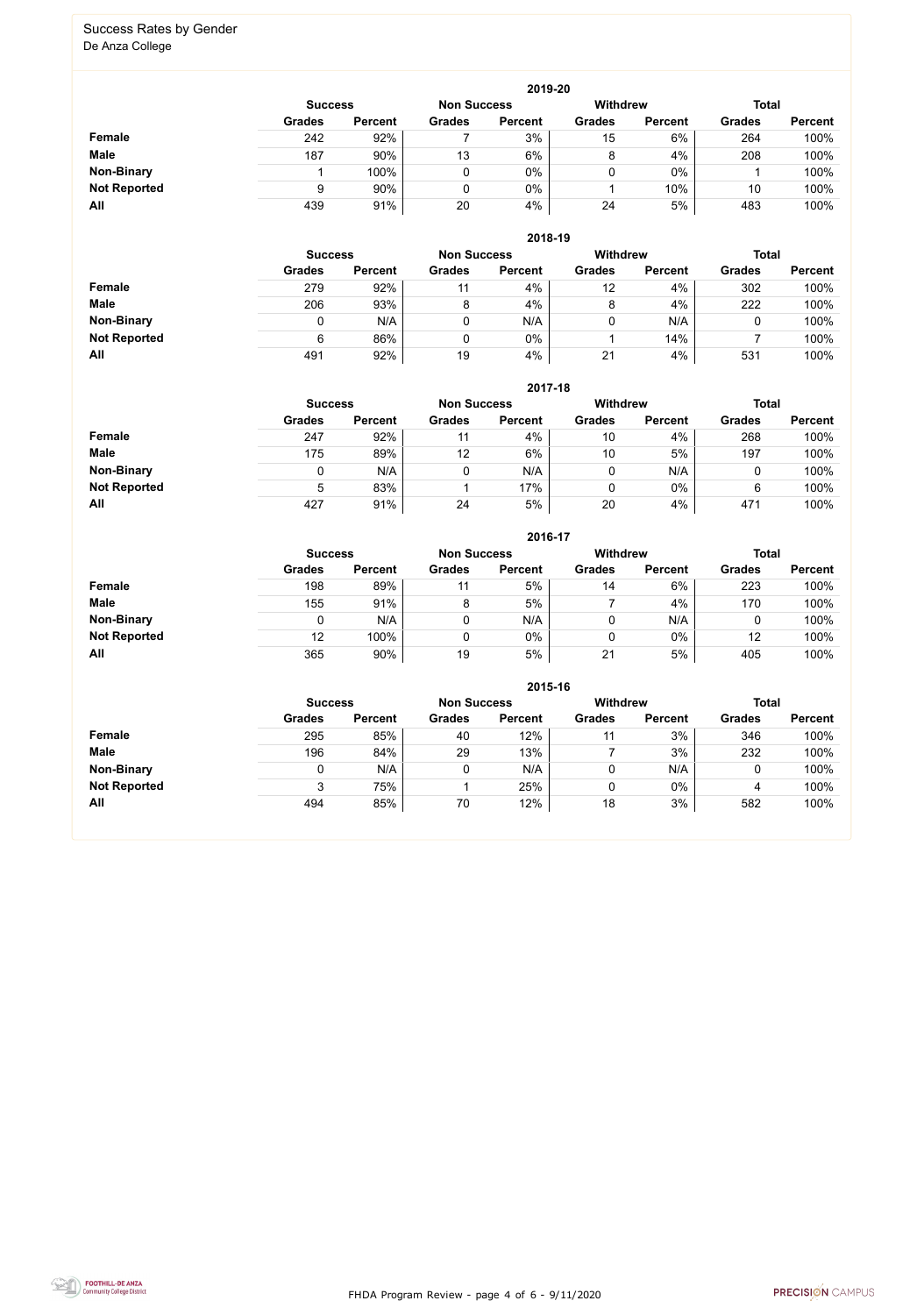FHDA Program Review - page 5 of 6 - 9/11/2020



# Success Rates by Age

De Anza College

|            |                |                |                    | 2019-20        |                 |                |               |                |
|------------|----------------|----------------|--------------------|----------------|-----------------|----------------|---------------|----------------|
|            | <b>Success</b> |                | <b>Non Success</b> |                | <b>Withdrew</b> |                | <b>Total</b>  |                |
|            | <b>Grades</b>  | <b>Percent</b> | <b>Grades</b>      | <b>Percent</b> | <b>Grades</b>   | <b>Percent</b> | <b>Grades</b> | <b>Percent</b> |
| 19 or less | 153            | 94%            | ◠                  | 2%             |                 | 4%             | 163           | 100%           |
| $20 - 24$  | 183            | 89%            | 10                 | 5%             | 12              | 6%             | 205           | 100%           |
| 25-39      | 85             | 89%            | 6                  | 6%             | 5               | 5%             | 96            | 100%           |
| $40 +$     | 18             | 95%            |                    | 5%             | 0               | 0%             | 19            | 100%           |
| All        | 439            | 91%            | 20                 | 4%             | 24              | 5%             | 483           | 100%           |

|            |                |                |                    | 2018-19        |               |                                 |               |                |
|------------|----------------|----------------|--------------------|----------------|---------------|---------------------------------|---------------|----------------|
|            | <b>Success</b> |                | <b>Non Success</b> |                |               | <b>Withdrew</b><br><b>Total</b> |               |                |
|            | <b>Grades</b>  | <b>Percent</b> | <b>Grades</b>      | <b>Percent</b> | <b>Grades</b> | <b>Percent</b>                  | <b>Grades</b> | <b>Percent</b> |
| 19 or less | 191            | 95%            | 5                  | 2%             | 6             | 3%                              | 202           | 100%           |
| $20 - 24$  | 208            | 92%            | 9                  | 4%             | 9             | 4%                              | 226           | 100%           |
| 25-39      | 76             | 88%            | 4                  | 5%             | 6             | 7%                              | 86            | 100%           |
| $40 +$     | 16             | 94%            |                    | 6%             |               | 0%                              | 17            | 100%           |
| All        | 491            | 92%            | 19                 | 4%             | 21            | 4%                              | 531           | 100%           |

#### **2017-18**

|            |                |                |                    | 2017-18        |                 |                |               |                |
|------------|----------------|----------------|--------------------|----------------|-----------------|----------------|---------------|----------------|
|            | <b>Success</b> |                | <b>Non Success</b> |                | <b>Withdrew</b> |                | <b>Total</b>  |                |
|            | <b>Grades</b>  | <b>Percent</b> | <b>Grades</b>      | <b>Percent</b> | <b>Grades</b>   | <b>Percent</b> | <b>Grades</b> | <b>Percent</b> |
| 19 or less | 153            | 96%            | 4                  | 3%             |                 | $1\%$          | 159           | 100%           |
| 20-24      | 167            | 89%            | 11                 | 6%             | 9               | 5%             | 187           | 100%           |
| 25-39      | 86             | 89%            | 4                  | 4%             |                 | 7%             | 97            | 100%           |
| $40 +$     | 21             | 75%            | 5                  | 18%            | ົ               | 7%             | 28            | 100%           |
| <b>All</b> | 427            | 91%            | 24                 | 5%             | 20              | 4%             | 471           | 100%           |

#### **2016-17**



|            |                |                |                    | ZU 10-17       |                 |                |               |                |
|------------|----------------|----------------|--------------------|----------------|-----------------|----------------|---------------|----------------|
|            | <b>Success</b> |                | <b>Non Success</b> |                | <b>Withdrew</b> |                | <b>Total</b>  |                |
|            | <b>Grades</b>  | <b>Percent</b> | <b>Grades</b>      | <b>Percent</b> | <b>Grades</b>   | <b>Percent</b> | <b>Grades</b> | <b>Percent</b> |
| 19 or less | 129            | 98%            |                    | 2%             |                 | 1%             | 132           | 100%           |
| 20-24      | 157            | 88%            | 10                 | 6%             | 12              | 7%             | 179           | 100%           |
| 25-39      | 59             | 83%            |                    | 10%            | 5               | 7%             | 71            | 100%           |
| $40 +$     | 20             | 87%            |                    | $0\%$          | ς<br>ບ          | 13%            | 23            | 100%           |
| All        | 365            | 90%            | 19                 | 5%             | 21              | 5%             | 405           | 100%           |

|            |                |                |                    | 2015-16        |                 |                |               |                |
|------------|----------------|----------------|--------------------|----------------|-----------------|----------------|---------------|----------------|
|            | <b>Success</b> |                | <b>Non Success</b> |                | <b>Withdrew</b> |                | <b>Total</b>  |                |
|            | <b>Grades</b>  | <b>Percent</b> | <b>Grades</b>      | <b>Percent</b> | <b>Grades</b>   | <b>Percent</b> | <b>Grades</b> | <b>Percent</b> |
| 19 or less | 159            | 94%            | 8                  | 5%             | າ               | $1\%$          | 169           | 100%           |
| 20-24      | 232            | 82%            | 41                 | 15%            | 9               | 3%             | 282           | 100%           |
| 25-39      | 80             | 77%            | 17                 | 16%            |                 | 7%             | 104           | 100%           |
| $40 +$     | 23             | 85%            | 4                  | 15%            |                 | 0%             | 27            | 100%           |
| All        | 494            | 85%            | 70                 | 12%            | 18              | 3%             | 582           | 100%           |